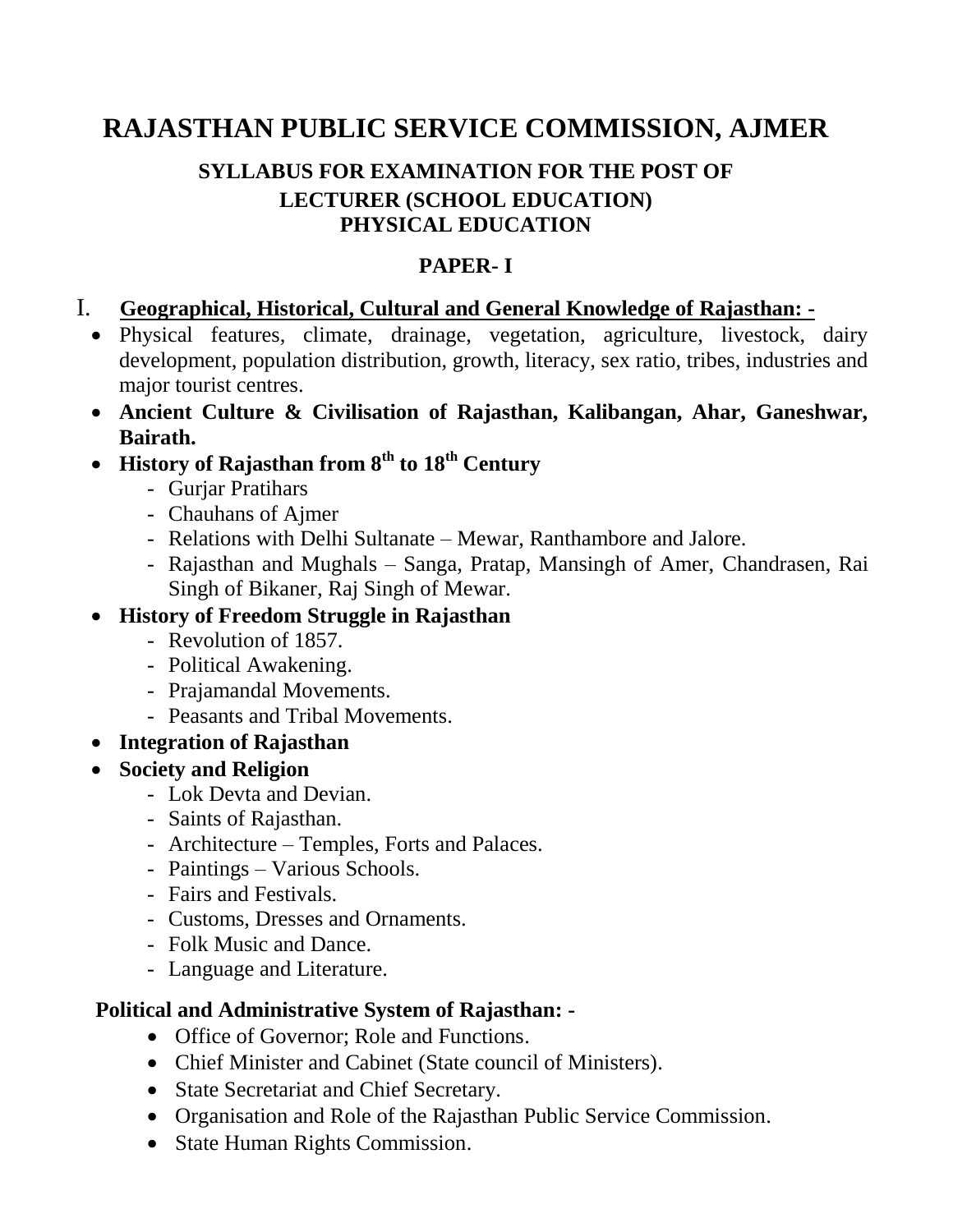- Panchayati Raj (Local Self Govt. Administration).
- State Legislative Assembly in Rajasthan.

#### II. **Current Affairs of Rajasthan :-**

 Major current issues and happenings at state level related to socio-economic, political, games and sports aspects.

# III. **General Knowledge of World & India: -**

- Continents, Oceans and their characteristics, global wind system, environmental issues and strategies, globalization and its impacts, population distribution and migration.
- **India: -** Physical features, monsoonal system, drainage, vegetation and energy resources.

## **Indian Economy:-**

 Growth and Development in Agriculture, Industry and Service Sector in India. Foreign Trade of India: Trends, Composition and Direction.

# **Indian Constitution, Political System and Foreign Policy: -**

- Constitutional History of India with special reference to Government of India Acts of 1919 and 1935.
- Indian Constitution- Role of Ambedkar, making of Constitution, salient features, Fundamental Rights, Fundamental Duties, Directive Principles of State Policy.
- Offices of the Indian President and Prime Minister.
- Political Parties and Pressure Groups.
- Principles of India's Foreign Policy and Nehru's contribution in its making.
- India and U.N.O., emerging trends in International Politics with special reference to Globalization.

# IV. **Educational Psychology :–**

- **Educational Psychology**  its meaning, scope and implications for teacher in classroom situations.
- **Development of Learner**  concept of growth and development, physical, emotional, cognitive, moral and social development.
- **Learning**  its meaning and types, different theories of learning and implications for a teacher, transfer of learning, factors affecting learning, constructivist learning.
- **Personality**  meaning, theories and measurement, adjustment and its mechanism, maladjustment.
- Intelligence and Creativity meaning, theories and measurement, role in learning, emotional intelligence- concept and practices.